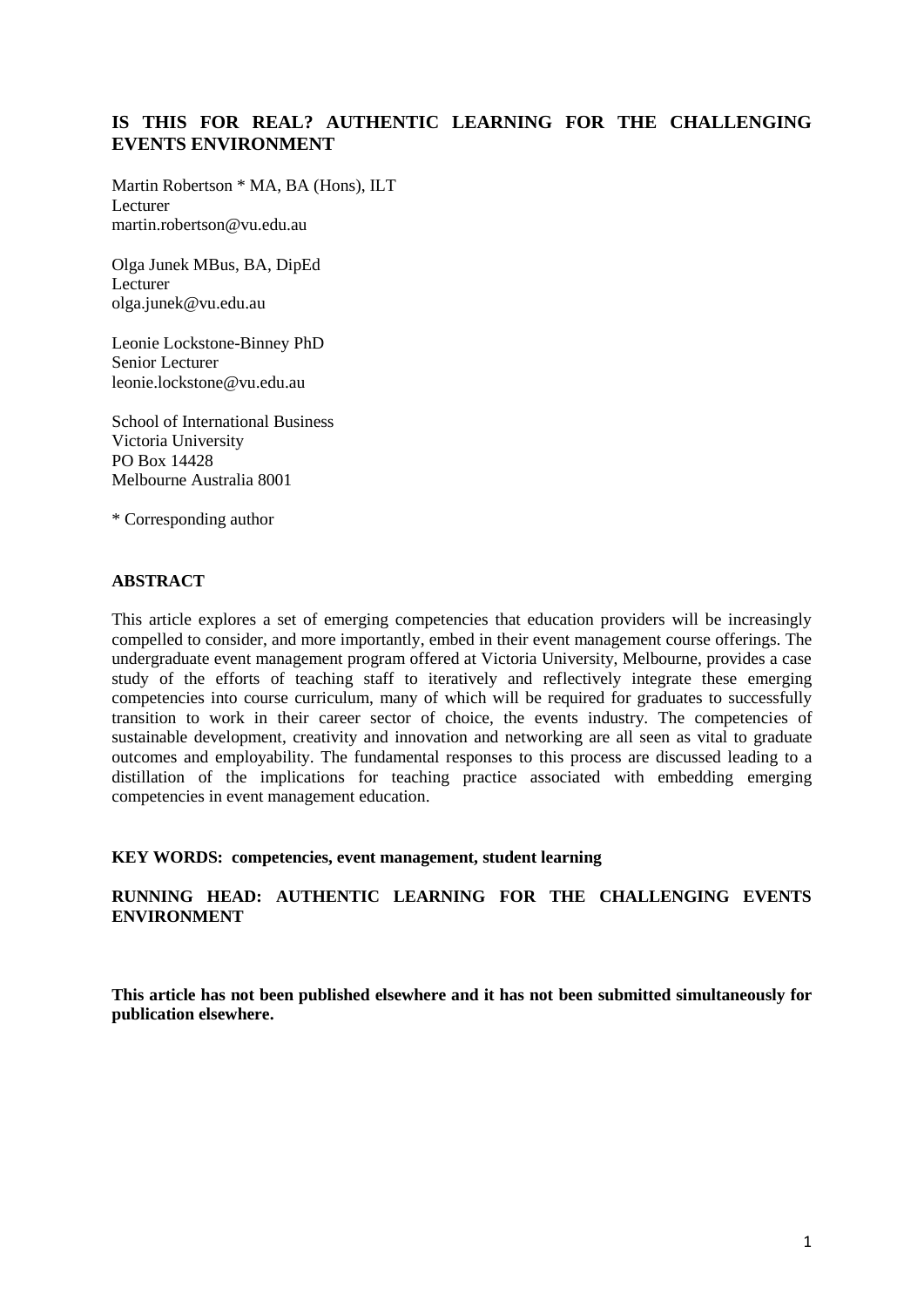#### **INTRODUCTION**

This article presents an exploratory study investigating a set of emerging competencies that will be increasingly aligned with event management education over the coming years. The undergraduate event management program offered at Victoria University, Melbourne provides a case study of the efforts of teaching staff to identify and integrate these emerging competencies into the course curriculum, competencies that will be required for graduates to successfully transition into their ensuing event management careers.

The article will investigate fundamental responses to this process and associated challenges. These will be examined as part of an informed discussion on how to embed emerging competencies, which may not currently be viewed as vital by students or industry. Some background to the case, in terms of study location, authentic learning and an overview of the needs of students and industry related to event management education, is initially provided to contextualise this discussion.

#### **BACKGROUND**

#### **Study location**

Melbourne is a city renowned for many major events. Events such as the 2006 Commonwealth Games, the 2007 FINA World Swimming Championships, together with the ongoing hosting of the Australian Open (Tennis Championship) and the Australian Formula One Grand Prix attest to this well deserved reputation. Allowing students to capitalise on these living examples, Victoria University, Melbourne, has been at the forefront of event management education in Australia, offering a stand-alone degree in the area of study since 2003.

The core product, the Bachelor of Business specialising in Event Management, can be combined with one of a number of the other disciplinary areas such as tourism, hospitality, marketing and law. Within the course students study generic business subjects as well as seven event management specialisation subjects that focus on event operations, sustainable management, creation and design aspects, event evaluation, business events and live performance management. In addition to their university subjects, students also complete a compulsory component of work integrated learning. This can take the form of Co-operative Education, which is an industry placement in fulltime paid employment for one year, or Business Integrated learning, which comprises 150 hours, spent working in industry on either a paid or voluntary basis. Students also take seven elective units of study of their choosing.

Given it represents and reflects an emerging area of study, the course content and delivery of Victoria University's event management degree has been the focus of a number of pedagogical related research projects/publications in recent years. Junek, Lockstone and Mair (2009) examined the requisite skills and abilities students perceive to be associated with event management employment and employers' assessments of where students stand in relation to these skills. The findings of this study suggest that educators need to more closely align student perceptions of the importance and their subsequent performance in certain skill areas with event industry standards. An earlier case study of industry engagement in event management education by Mair, Junek and Lockstone (2009), using evaluative data and reflections from the teaching staff, identified the key benefits of bringing industry into the classroom including giving students the opportunity to network with industry professionals, and enabling increased contextualisation of learning. The study concludes that these benefits for students, academic staff, industry and the university as a whole outweigh the associated challenges of effective classroom industry engagement including the opportunity cost of staff time required to organise engagement opportunities, speaker management and reliability and the need to incentivise student attendance.

#### **Authentic learning and business education: An introduction**

Discussions about authentic learning and its increasing importance and place in the higher education curriculum have focused on a number of aspects of learning in the workplace and community (Power 2010; Stein, Isaacs & Andrews, 2004; Tochon, 2000), learning tied to specific cultural practices (Brown, Collins & Duguid, 1988; Bruner, 1996; Van Oers & Wardekker, 1999) and simulation practices for authentic learning (Diamond, Middleton & Maher, 2011).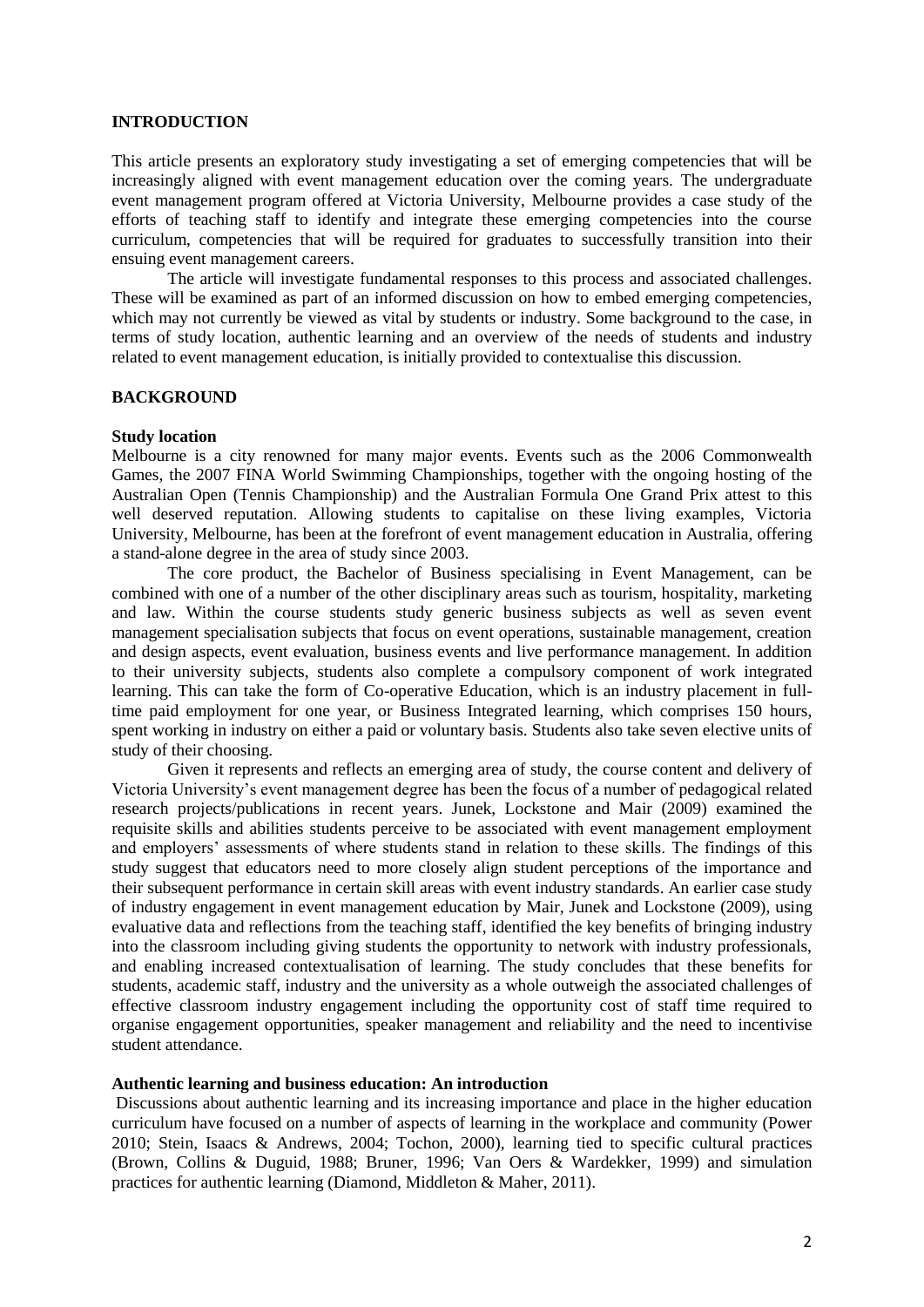In business studies (of which event management education is an area of study), authentic learning aims to bridge the gap between what is taught as the theoretical underpinnings of business courses and the practical aspects of the business world. In a sense, authentic learning aims to provide real-world practical experience within a safe and non-threatening learning environment (Brown et al.1988), allowing students to participate within real communities of practice (Lave & Wenger, 1991). Authentic learning as a concept has progressed in recent years with a focus on authentic assessment (Boud & Falchikov, 2005; Fook & Sidhu, 2010; Guilkers, Bastiens & Kirschner, 2004; Mueller, 2006). In the literature on authentic assessment it is seen as mandatory that students are equipped with the "skills and competencies needed to succeed in today's workplace" (Fook & Sidhu, 2010, p. 154). Student employability and embedded pedagogical practices based on employer input have also been discussed in this context (Harvey & Locke, 2002; Diamond et al. 2011).

As globalisation, technology and financial challenges all play their part in transforming the business practices of today, students will need to be ready to adapt to global competition, a rapidly changing business environment and possible global crises. The knowledge, skills and competencies that they take with them from higher education will need to be such that they are able to function effectively in this 'new' business world. In the area of event management in particular, this will mean graduates who are able to plan, execute and evaluate events of all kinds and dimensions but also be capable of "custom designing highly targeted event experiences" (Getz, 2008, p. 421). It is for these reasons that event management graduates will need to take with them established as well as emerging competencies to be successful in this field. A brief overview of the established needs of the event management education sector follows.

#### **The recognised needs of students, industry and the event management education sector**

Event management courses at university level have gained in popularity and subsequent enrolments in the last decade (Silvers et al., 2006). They have become a popular choice for students who in the past may have enrolled in related areas such as tourism and hospitality. The events industry has also realised the importance of knowledgeable, skilled and well-trained professionals (Lee, Lee & Kim, 2008).

A core and associated set of skills has been identified in relation to event management employment. Given the applied nature of the industry, understanding of the subject specialism, core skills, a personal belief of efficacy and the capacity to reflect on the learning process are key attributes acknowledged as influencing student employability (Beaven & Wright, 2006). These attributes have been engaged in the design of an increasing number of vocational or semi-vocational degree curriculums. Moreover, it is agreed that these core skills required for employability need to be supplemented by a second set of content or industry specific skills (Christou, 2002; Junek et al. 2009).

In Griffiths and Guile's connective model (2003) these skills are attributed to "reflexivity; working collaboratively to apply and develop knowledge; poly contextual and connective skills and, developing partnerships with workplaces to create 'environments for learning'" (p. 210).Their ideas resonate with those of Alderman and Milne's (2005) work placement model, which focuses on the link between theory and practice, and learning and experience. Akin to the earlier discussion of authentic learning, both articles emphasise the importance of students' application of learned concepts and theory to their work place (or practical) experience, and their subsequent ability to reflect on this relationship. This is seen as vital in developing not only competent, work-ready graduates, but also in co-creating opportunities for new knowledge and workplace practices.

The importance of student work experience in event management courses has been acknowledged by a number of authors (Beaven & Wright, 2006; Moscardo & Norris, 2004). Experiential learning has also been acknowledged by students as being highly beneficial to their studies within event management (Daruwalla & Fallon, 2005) as well as other related areas such as sport management (Bennet, Henderson & Drane, 2003).

There is consensus that higher education event management courses benefit from an *experiential* approach to curriculum design (Beaven & Wright, 2006; Lockstone, Junek & Mair, 2008; McDonald & McDonald, 2000) to enhance both industry readiness and academic reflection. This latter point is vital, as is the students' capacity to reflect on their work. Reflection is what changes a mere experience to one that is a learning exercise.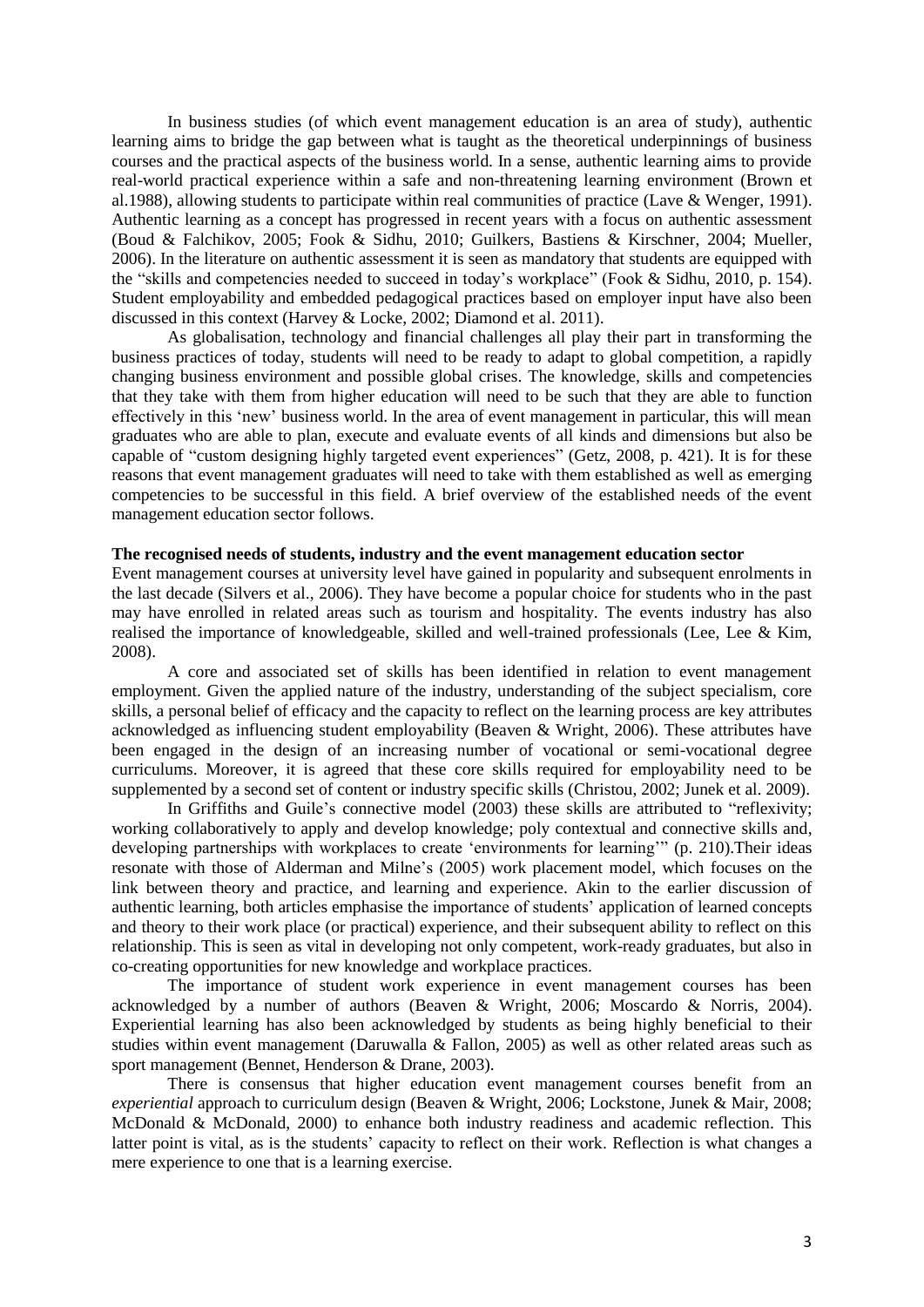Whilst it is important to engage actively with industry to provide students with opportunities to participate in 'experiential learning', and the building up of practical skills and knowledge, it is also important to ensure this is done in a systematic manner based upon educational and pedagogical foundations, and a genuine desire on the employers' part for a collaborative partnership (Lashley, 2010; Juznic & Pymm, 2011). So while there is acknowledgment in the academic literature that reflective practice is good for the student, it is unclear to what extent this reflective need is understood or appreciated by industry work experience providers. Conversely, in creating partnerships with industry it is important to ascertain, understand and appreciate the needs of industry in their employment of students.

Griffiths and Guile (2003, p. 60) talk about the complex and dynamic nature of language (knowledge), acknowledging that the sharing of information is complex and "not one of simple transmission and repetition". This complex dynamic is a basis for creativity, innovation and entrepreneurship and sustainability as new competencies. The embedding of these new competencies can be viewed as a new paradigm in education design (Matheson, 2006). Furthermore, these emerging competencies are necessary to facilitate the increasing number of strategic functions that events play (Allen et al. 2011; Jago & Deery, 2010) and are needed in an environment of rapid social and technological change and in light of the new dynamics of consumer led choice (Talwaret al. 2010).

The need to enhance capacity in the workforce and the community, drive ongoing pedagogical investigation and skills improvement required for facilitating sustainable innovations in the rapidly changing (and competitive) working and leisure environment are recognised in this document. Each of these needs are, it is proposed here, drivers for developing the changing competencies of students and staff.

## **METHODOLOGY**

Investigation of event management competencies is an ongoing line of enquiry pursued by the authors (Junek et al. 2009; Lockstone et al. 2008; Mair et al. 2009). In this analysis – as a scoping exercise for curriculum design of event management programs - an interpretative approach has been taken. Insight is sought by reference to a range of stakeholders in recognition of the need for the curriculum to be viewed with an open mind and collaboratively (Tribe, 2001). The teaching staff involved in the program play a pivotal role in offering up their personal reflections.

A case study approach is taken as it was thought to be appropriate to the interpretative framework of the study. As the case study draws both from people's experience and from practice it offers findings closely linked to the context in which it is based (Cohen, Manion, & Morrison, 2000; Yin, 2003).

This context specific research methodology allows a depth of knowledge that is both supportive of, and necessary for, the growth of understanding in human behaviour (Flyvbjerg, 2006). It is an important research tool and is accepted as one particularly important in enriching the field of teacher education inquiry (Zeichner, 2007).

#### **DISCUSSION**

The responses to and challenges associated with embedding emerging competencies in event management education are discussed in turn. Except where indicated otherwise, these are discussed with reference to the core teaching program, the Bachelor of Business specialising in Event Management, offered at Victoria University, Melbourne, Australia.

#### **Challenges and opportunities in a rapidly changing event management arena**

While specialist knowledge, technological know-how and industry assimilation are vital to the employability of our students and their development, it must also be recognised that knowledge *per se*  is the most important currency available in a world changing at an increasingly rapid rate. Reference here can be made to two strategic directives of Victoria University that reflect this and influence the design of programs to the extent that they should:

*1. "Enrich student learning practice with greater connections between theoretical knowledge and application in realistic workplace and community contexts.*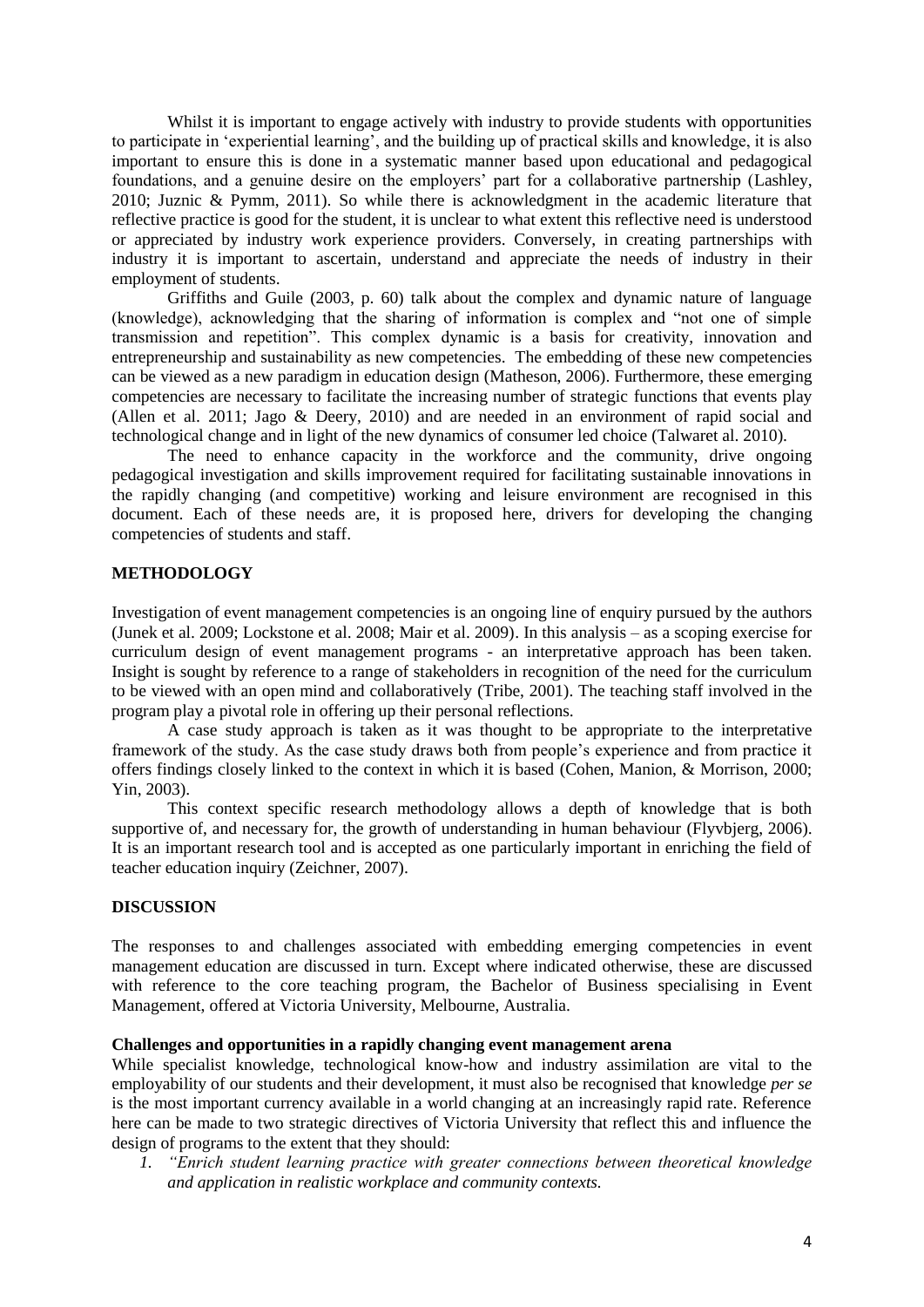*2. Encourage staff to develop creative and innovative approaches to learning, teaching and relationship building through collaboration, knowledge sharing and engagement with stakeholders"* (Victoria University, 2010, p. 1).

Griffiths and Guile (2003) recognise the mediating capacity of work experience and the way it can be made to aid students to "re-situate" their learning, i.e. rather than just coach students to work in any given situation it should allow students to see the benefits of working collaboratively with others and, where possible, facilitate skills which can cross professional and social boundaries' and encourage creative and entrepreneurial thinking. To do so it is important that students do not just get from their work a set of tasks to be repeated but that they also gain insight into the inter-connective nature of development. Work integrated learning therefore seeks to ensure an authentic learning experience: one which - as this paper goes on to discuss, will encourage both reflective, and suitably forward, thinking. The event management program at Victoria University integrates with industry on many levels to facilitate and encourage a community of (deep) thinking (Junek et al. 2009). For brevity this integrated effort is summarised below in Table 1.

### INSERT TABLE 1

The challenges and opportunities specifically associated with meeting emerging event management knowledge needs and competencies are discussed in the remainder of this article. Competencies identified as being of key importance in facilitating the increasing number of strategic functions that events play, in an environment of rapid social and technological change, include sustainable development, creativity and innovation, ethics and networking. These acknowledge and relate to the essential characteristics of education for sustainable development as defined by UNESCO  $(2005)$ .

Further, in the event management research literature, competencies are highlighted with reference to a "new sustainable and responsible events paradigm" (Getz, 2009, p. 37). This view is echoed in emergent business management research which charts increasing recognition of management practice needing to align to sustainable development, and creativity and innovation acting as conduits of good practice towards sustainability. Importantly, while education must enhance the current needs of the event industry, it should also support and encourage emerging best practice.

In their exploratory research comprising depth interviews with festival directors from the UK and Australia, Ensor, Robertson and Ali-Knight (2011) found that leaders gave environmental and social sustainability a much lower value than their other managerial goals. Similarly, Mair (2011) reflects on the failure of managers of business events to address environmental issues (most particularly their contribution to global warming). Both articles reiterate the significance of this skill set for the event business environment. As such these authors are merely confirming what is already recognised in the broader business management environment (Gupta, et al. 2010; Smit & Wandel, 2006), i.e. that negating and responding to negative impacts is a managerial process as well as a result. It should be viewed as a requirement rather than a pragmatic addition.

Sustainable development is understood and applied within the event management learning environment at Victoria University. Principally this is exercised in the new unit of study 'Sustainable Operations'. Student, industry and staff engagement has reinforced the learning environment of the subject through the integration of industry seminars in which three or four representatives from industry present and respond to student questions on a theme pertinent to the developing and changing nature of sustainability and its related management practice. As a lynch pin subject, the learning objectives relating to sustainable operations progress through other event management specialist units of study, inclusive of 'Business Events', 'Event Evaluation and Legacy' and 'Event Creation and Design'.

Importantly, creativity is seen as being related to and not separate from sustainable development, i.e. that it supports the transitional, adaptive and innovation skills that it requires. The connection between creative capacity and sustainable development is covered extensively (Griffiths & Guile, 2003; Matheson, 2006; Presbury & Edwards, 2005; Slahova et al.2007) and spans a number of education disciplines (Salite, 2002).

In reference to festival event forms, Getz and Anderson (2008) highlight adaptability as a vital component of event organization which aids sustainability. In short, in employment the capacity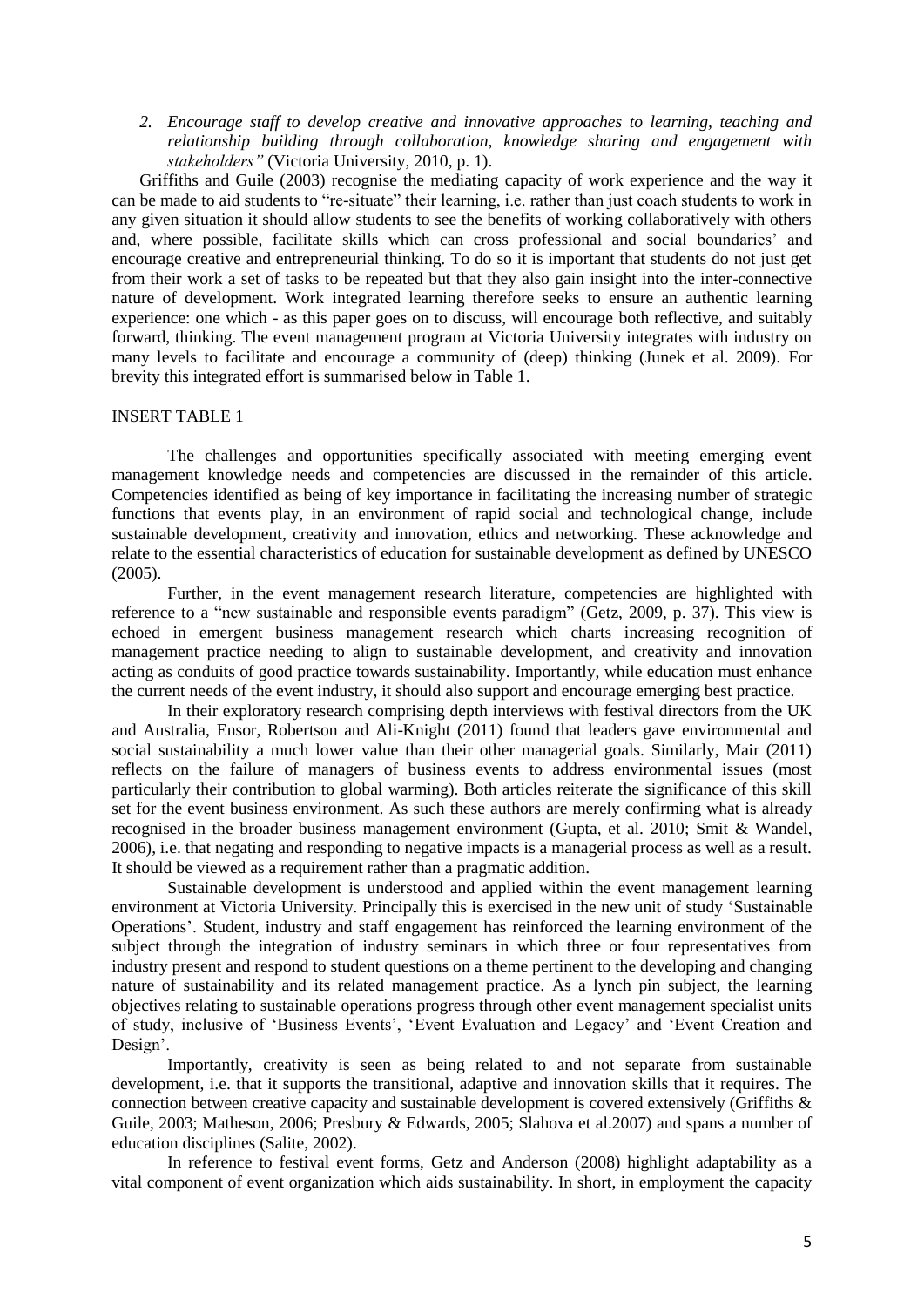to adapt professional plans and career directions to correspond to changing or new circumstances is highly important (Savickas, 1997; Rottinghaus, Day & Borgen, 2005). The complex nature of organised events, the pulsating effect of staff movements (Toffler, 1990; Hanlon & Jago, 2011) and the financial, and, on occasion, physical risks they impart can make their management more volatile than a great many other industries. Accordingly, within the event working environment adaptability is vitally important. It is certainly a managerial context to which event management students at Victoria University are made aware in their contemplation of sustainability. Furthermore, guest speakers are encouraged to highlight related issues from their own working experience to reinforce this knowledge.

Clearly related to adaptability, creativity and innovation are key competencies in the organisational structure of business today (Amabile et al. 2006; DiLiello & Houghton, 2008). It is important that creativity and innovation are seen as separate but related elements. So while creativity relates more particularly to the generation of ideas (Berridge, 2010), innovation is the process of their application (Ensor, Cottam, & Band, 2001; Ensor et al. 2011). This to say that together they are about forming ideas, then designing applications and testing and applying them in the context in which they work. Assimilating this process in the teaching and learning framework is undertaken in a number of ways.

Importantly, the event management teaching team have included design education initiatives to facilitate the development of creative thinking with clear reference to the events working context (and the perceptions of industry).

"*A creative process anticipates the creation of a new product that heavily depends, on the one hand, on the uniqueness of a person, but, on the other hand, is conditioned by the material itself, happenings, people and circumstances of life*" (Slahova et al., 2007, p. 143).

Nonetheless, ensuring that this is understood as being the basis of innovation is more difficult to apply in the semi-vocational learning environment of higher education and in the field of management (and its study). Historically, it has been difficult to get industry to engage in this line of thought. In the minds of industry and (by association) students, creativity may be conceived as an element that draws students' away from the skills of analysis and problem solving. The unit 'Event Creation and Design' is about developing knowledge capacity and attaining new skills to develop and manage a process of creativity through to its application (innovation) for organised events. Importantly, it is also about engaging students and industry in activities that highlight the deeper role creativity has in ensuring peer and group review skills. This is to say it is about *problem solving* and *issue awareness* and is thus expanding knowledge of the wider and inter-related issues surrounding context and stakeholder consultation. The importance of this capacity is recognised in related research (Berridge, 2010; DiLiello & Houghton, 2008; Ensor, Robertson & Ali-Knight, 2007; Gibson & Kong, 2005; Hede & Stokes, 2009) but not always by industry.

As with the unit of study Sustainable Operations, the consultative nature of the assessment in the unit 'Event Creation and Design' aids the capacity development of the key stakeholder groups, i.e., students, industry and teaching staff (see Table 2).

## INSERT TABLE 2

In creating units that are constructed to facilitate an understanding of the significance of (and role for) knowledge and creativity, the pedagogical processes and practical exercises are developed together. Students learning and their capacity to apply and reflect upon this is enhanced by industry engagement, by instruction in methodological process and, further, by involvement in group work (formative and summative); allowing students to elicit their own methodological process and apply them to their event idea.

Significantly, the extent of innovation is controlled, not only by knowledge that is readily available but also by the capacity for people to think together, i.e. network. The capacity of a network to be innovative is determined not only by the extent to which individuals contribute creatively but also by the extent to which network participants as a whole contribute to enhance that creativity. This often requires a mindset change (Matheson, 2006; Power, 2010; Selart et al., 2008; Slahova et al., 2007; Zeichner, 2007).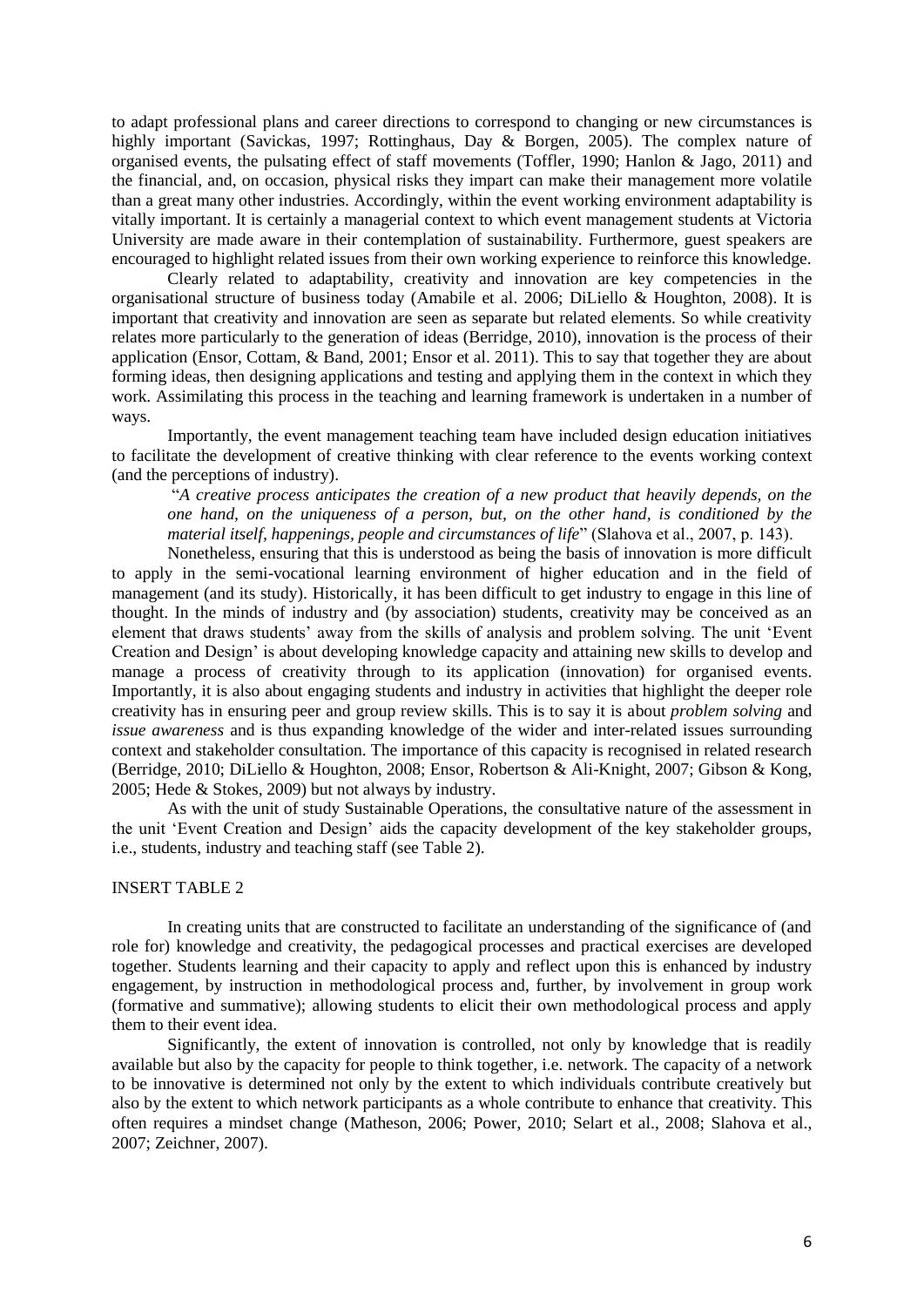Accordingly, the event ideas that the student groups create (set in an assessment parameter) are shared most particularly with emerging group leaders (those with highest grades) from each tutorial group with an industry panel (see Table 2) - each stakeholder involved enjoying the high quality of the other. In future these exchanges will be videotaped to allow other student groups to further understand the dynamics of group collaboration and mentoring. Similarly, engagement with social media as another platform for this engagement is being considered.

Networking is a conscious and a largely self-managed activity by individuals to form, develop and enhance professional (and/or personal) relationships for the sake of mutual career development. It is well accepted in the day-to-day activity of most professionals. There is a very large body of literature subsequent to this. However, at an individual level, networking is also a vital skill set required for progression, both within an organisation and in the professional environment generally (de Janasz & Forret, 2008). In the tourism management discipline, inter-organisational learning, i.e., network relations, are recognised as instrinsic to the innovative and competitive capacity of an organization (Denicolai, Cioccarelli & Zucchella, 2010). In the event tourism context, Stokes (2007) identified these as collaborative partnerships, relationship marketing, networks of sports events, and integrated relationship marketing. Given that the networks are so significant for the strategic development of events (whether in the fields of business, culture, arts or community), it is all the more imperative that students are given the opportunity to become aware of and develop this skill set. Accordingly, project based activities, guest speakers, workshops and roleplay (based on stakeholder positions) are integrated into a number of units, most particularly Business Events and Event Creation and Design.

Social media and its use within the wider context of the Internet and online learning is an increasingly important aspect of education (Greenhow, 2011; Scearce, Kasper & Grant, 2010), as it is in business. Whilst the Victoria University example is at the early stages of adoption in terms of embedding social media in the event management course curriculum, its use as a platform for dissemination of information by staff as part of a faculty wide strategy of engagement is well established. Most commonly animated through the well-known platform Facebook, the application is maturing from its initial use as notice board to one for collaborative communications and networking.

The dynamics of collaborative communication requires specialist knowledge. Much of this is held within the school team or the broader faculty. However the future context of learning will most certainly incorporate other social media, in particular those that enhance new forms of collaborative intelligence. As the business event sector, in particular, copes with a market that is moving away from reliance on traditional Internet (web) based activity and towards an increasingly more portable and handheld media, each with greater capacity for self-management and collaborative integration (Talwar et al., 2010), so too students of event management need to move from being mere users to becoming innovators. This offers both a challenge and an opportunity for the the education sector in event management education to cater to these emerging competencies.

#### **Further enhancement of technical proficiencies of students**

In addition to embedding competencies within the curriculum, technical skills, including proficiency in information technology skills related to event management, are an integral part of the emerging skill set expected by the events industry given its enhanced focus on professionalisation in recent years (Jago & Deery, 2010; Talwar et al. 2010).

With the use of information technology identified as underpinning sustainable education (Spangenberg, 2005), a key question surrounds the capacity for technology to be grounded in the context of individual subjects. Within the event management degree program, as in other degree programs, Victoria University seeks to promote capacity enrichment through the embedding of technology in management education. Students are exposed to a number of event industry software programs in order to enhance their technical proficiency relevant to their eventual work environment. In the unit of study 'Business Events', students are tutored in the use of Eventspro as an individual and group assessment tool. This specialised database software allows students to become familiar with the process of creating databases for individual events, registering attendees, booking their accommodation and social functions and other related tasks necessary for the successful management of business events.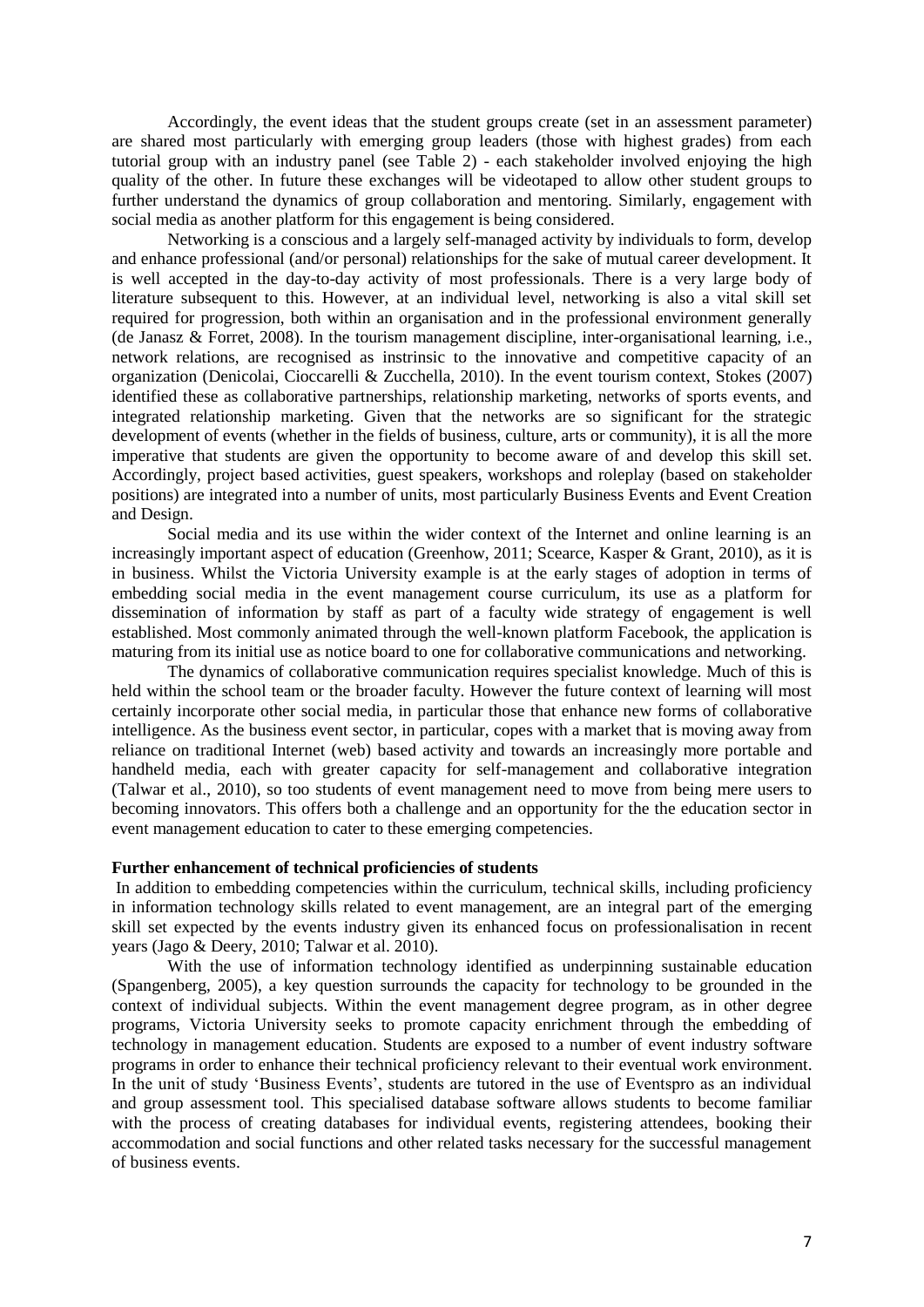In the 'Event Evaluation' unit students use a dedicated software program designed to evaluate the economic performance of events. They generate an event evaluation questionnaire using the software as part of the major assignment for the unit and subsequently discuss the details of how they plan to administer their survey at a fictional event.

In the unit of study 'Event Creation and Design' the students are introduced to a range of presentation software, including Spiderscribe (a cloud based platform in which students can collaborate – in real time – on mindmapping and event design plan frameworks), Prezi (a cloud based presentation tool) and Googlesketchup (an online freeware 3D design presentation tool). Students have the opportunity to use these tools in their event design submission, as part of a design pitch to a fictional client group. Importantly there are versions of this software free to download, thus students have the flexibility to develop their skills at their chosen pace during and after the unit. Spiderscribe, in particular, allows the students to collaborate online at the same time on initial creative ideas and also on their innovative design. As such it introduces students to a collaborative networking process, previously identified as an important emerging competency.

# **FUTURE AREAS OF RESEARCH AND COMMENT**

The nature of what is discussed as being new knowledge needs and competencies indicates the interdisciplinary nature of many of these, particularly so when dealing with sustainability (Dale & Newman, 2005). The work of Deery and Jago (BECA, 2010) indicates there is some awareness of this. The application of these competencies to higher education teaching (rather than research) requires greater discussion. Similarly the potential reticence (or lack of knowledge) by the event industry to engage with this learning process has to be understood. Activities and engagements with the event industry shown in the case study indicate that environments can be created to make this happen.

Technical proficiency is acknowledged by our event industry contacts as an important attribute when considering our students for employment. The rapid development of the technological environment is, thus, an ongoing challenge when both time and money is required to ensure both understanding and capacity building in this area.

Creativity, and the need for more creative capacity in any given city is widely recognised (UNCTAD, 2008). While there are discussions as to which industries are included in creative capacity building (Flew & Cunningham, 2010), academic institutions cannot fail to recognise creativity as an important element of economic competitiveness and sustainability. It is also the duty of academic institutions to initiate conversation and relationships with industry to ensure that students as prospective employees can benefit from the heightened potential to utilise creativity in their application to, and analysis and reflection of, their working role.

In establishing an interpretative process for the analysis in this article, reference was made to John Tribe's (2001) own conclusion regards looking at curriculum for tourism. He states, "Curricula are forged by men and women and for men and women, and so curriculum analysis must take account of a complex series of interpenetrations between the conceiver, the conceived, the conceived for whom, and the conceived for what purposes" (p. 247). Thus while it can be suggested that it is the duty of industry to adapt to change, this does not negate the fact that higher education can lead by example rather than being concerned only with reacting to their prospective partners in student learning. In event education, an area still seeking to gain ground in academic legitimacy, this may, however, be a challenge.

## **CONCLUSION**

Investigation into event management competencies is, as stated earlier, an ongoing one. The challenges of embedding the competencies of sustainability, creativity and innovation and networking have been highlighted in this article. These competencies are (and will be) vital for graduate students, both for their own employability and for future needs of the events industry. In the context of authentic learning, the embedded competencies aim to provide students with knowledge and skills to enable them to not only work successfully within the events industry, but also to lead it in an increasingly challenging environment. It will become more important for students to have not only the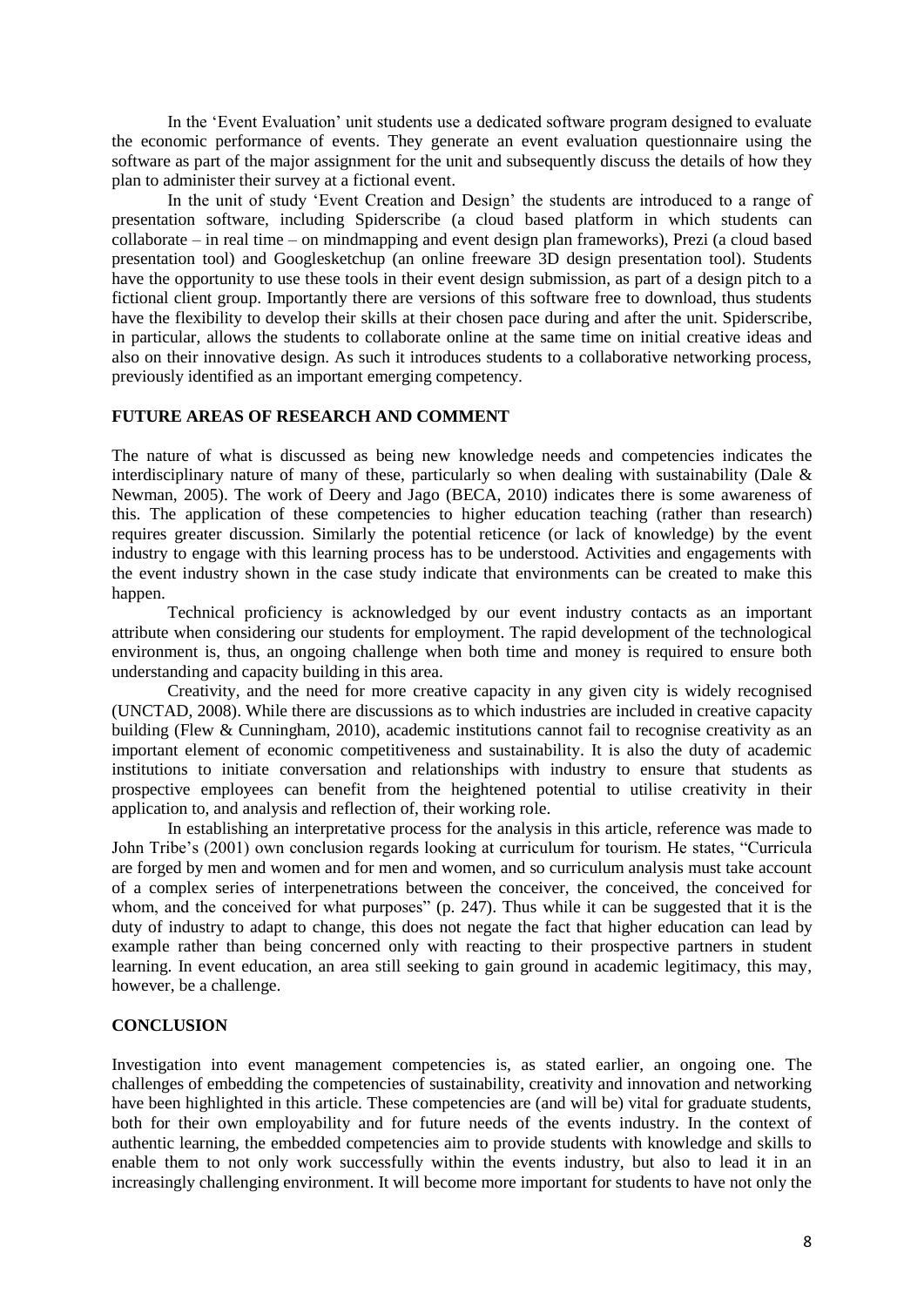"skills and competencies needed to succeed in today's workplace" (Fook & Sidhu, 2010, p. 154) but to be well equipped for the changing nature of the events, and in fact, many other industries. Given the emerging nature of research on event management education the current discussion should be considered tentative towards an agenda for future study.

There are sufficient gaps in current knowledge to expand the study to incorporate other universities currently offering event management as an undergraduate or postgraduate degree or to examine cross-cultural differences by investigating education models and student populations from other countries.

# **REFERENCES**

Alderman, B. & Milne, T. (2005). *A model for work-based learning*. Lanham, MD: Scarecrow Press.

- Allen, J., W. O'Toole, R. Harris, & McDonnell, I. (2011). *Festival and special event management* (5th ed.). Milton, Queensland: John Wiley and Sons.
- Amabile, T. M., Conti, R., Coon, H., Lazenby, J., & Herron, M. (1996). Assessing the Work Environment for Creativity. *The Academy of Management Journal, 39*(5), 1154-1184.
- Beaven, Z., & Wright, R. (2006). Experience! experience! experience! Employer attitudes to arts and event management graduate employability. *International Journal of Event Management Research*, 2, 17–24.
- Bennet, G., Henderson, R., &Drane, D. (2003). Student experiences with service-learning in sport management. *The Journal of Experiential Education*, 26(2), 61-69.
- Berridge, G. (2010) Event pitching: The role of design and creativity. *International Journal of Hospitality Management*, 29(2), 208-215.
- Boud, D. & Falchikov, N. (2005). Redesigning assessment for learning beyond higher education. *Research and Development in Higher Education, 28*, 34-41.
- Brown, J.S., Collins, A. & Duguid,P. (1988). *Situated cognition and the culture of learning.* Palo Alto CA: Institue for Research on Learning.
- Bruner, J. (1996). *The culture of education.* Cambridge, MA: Harvard University Press.
- Christou, E. (2002). Revisiting competencies for hospitality management: Contemporary views of the stakeholders. *Journal of Hospitality and Tourism Education*, 14(1), 25-32.
- Cohen, L., Manion, L., & Morrison, K. (2000). *Research methods in education*. London: Taylor & Francis Group.
- Dale, A., & Newman, L. (2005). Sustainable development, education and literacy. *International Journal of Sustainability in Higher Education*, 6(4), 351-362.
- Daruwalla, P., & Fallon, W. (2005). Experiential learning in events management education: Developing reflective practitioners. In J. Allen (Ed.), *Impacts of events: Proceedings of the International Events Research Conference* (pp. 587–603). Sydney, Australia: University of Technology Sydney.
- deJanasz, S. C., &Forret, M. L. (2008). Learning TheArt of Networking: A Critical Skill for Enhancing Social Capital and Career Success. *Journal of Management Education, 32*(5), 629- 650.
- Deci, E. L., Koestner, R., & Ryan, R. M. (1999). A meta-analytic review of experiments examining the effects of extrinsic rewards on intrinsic motivation. *Psychological Bulletin*, 125(6), 627.
- Denicolai, S., Cioccarelli, G., & Zucchella, A. (2010). Resource-based local development and networked core-competencies for tourism excellence. *Tourism Management, 31*(2), 260-266.
- Diamond, S., Middleton, A. & Mather, R. (2011). A cross-faculty simulation model for authentic learning. *Innovations in Education and Teaching International, 48* (1), 25-35.
- DiLiello, T. C., & Houghton, J. D. (2008). Creative potential and practised creativity: Identifying untapped creativity in organizations. *Creativity & Innovation Management*, 17(1), 37-46.
- Eisenberger, R., Pierce, W. D., & Cameron, J. (1999). Effects of reward on intrinsic motivation negative, neutral, and positive: Comment on Deci, Koestner, and Ryan (1999). *Psychological Bulletin,* 125, 677-691.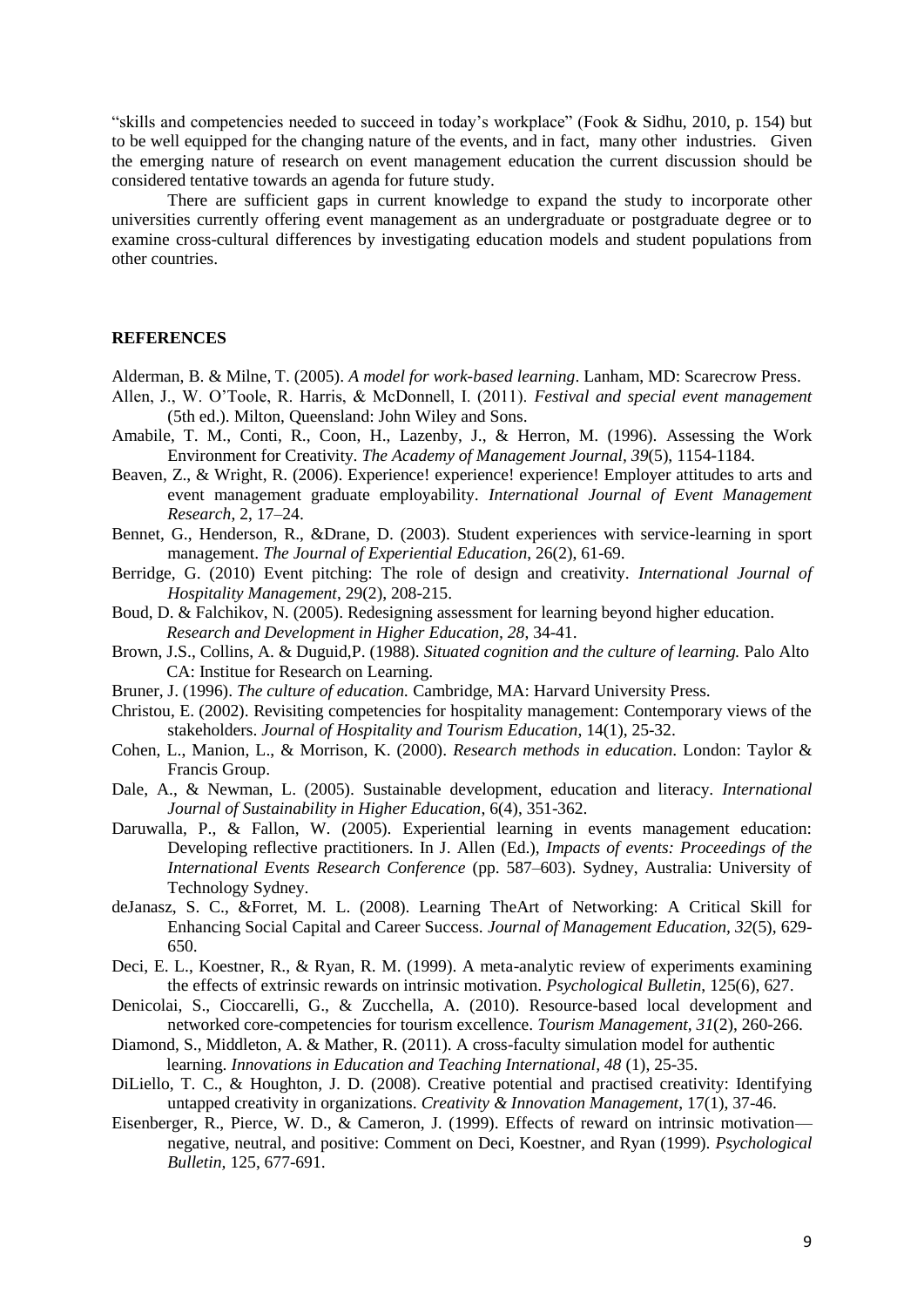- Eisenberger, R., & Shanock, L. (2003). Rewards, intrinsic motivation, and creativity: A case study of conceptual and methodological isolation. *Creativity Research Journal,* 15(2), 121-130.
- Ensor, J., Pirrie, A., & Band, C. (2006). Creativity work environment: do UK advertising agencies have one? *Management, 9*(3), 258-268.
- Ensor, J., Robertson, M., & Ali-Knight, J. (2007). The dynamics of successful events the experts' perspective. *Managing Leisure*, 12(2/3), 223-235.
- Ensor, J., Robertson, M., & Ali-Knight, J. (2011). Eliciting the dynamics of leading a sustainable event: key informant responses *Event Management, 15*(4), In print.
- Flew, T., & Cunningham, S. (2010). Creative Industries after the First Decade of Debate. *The Information Society: An International Journal, 26*(2), 113 - 123.
- Flyvbjerg, B. (2006). Five Misunderstandings About Case-Study Research. *Qualitative Inquiry, 12*(2), 219-245.
- Fook, C.Y. & Sidhu, G.K. (2010). Authentic Assessmnet and Pedagogical Strategies in Higher Education. *Journal of Social Sciences, 6* (2), 153-161.
- Getz, D. (2008). Event tourism: Definition, evolution and research. *Tourism Management, 29*, 403- 428.
- Getz, D. (2009). Policy for sustainable and responsible festivals and events: institutionalization of a new paradigm. *Journal of Policy Research in Tourism, Leisure and Events, 1*(1), 61 - 78.
- Getz, D., & Andersson, T. (2008). Sustainable festivals: on becoming an institution. *Event Management, 12*(1), 1-17.
- Gibson, C., & Kong, L. (2005). Cultural economy: A critical review. *Progress in Human Geography*, 29(5), 541-561.
- Greenhow, C. (2011). Online social networks and learning.*On the Horizon*, 19(1), 4-12.
- Griffiths, T., & Guile, D. (2001). Learning through work experience. *Journal of Education and Work*, 14(1), 113-131.
- Griffiths, T., & Guile, D. (2003). A connective model of learning: The implications for work process knowledge. *European Educational Research Journal*, 2(1), 56-73.
- Guilkers.J., Bastiaens, T. & Kirschner P. (2006). Authentic assessment, student and teacher perceptions:The practical value of the five dimensional framework. *Journal of Vocational Education and Training, 3* (58), 337-357.
- Gupta, J., Termeer, C., Klostermann, J., Meijerink, S., van den Brink, M., Jong, P., et al. (2010). The Adaptive Capacity Wheel: a method to assess the inherent characteristics of institutions to enable the adaptive capacity of society. *Environmental Science & Policy, 13*(6), 459-471.
- Hanlon, C., & Jago, L. (2011). Staffing for successful events having the right skills in the right place at the right time. In S. Page & J. Connel (Eds.), *The Routledge Handbook of Events* (pp. 304- 315). Oxon: Routledge
- Harvey, L. &. Locke, W. (2002). *Enhancing employability, recognising diversity:making links between higher education and the world of work*. Retrieved December 15, 2011, from Universities UK:

http://www.qualityresearchinternational.com/esecttools/relatedpubs/enhancingemployabilityre cdiversity.pdf

- Hede, A.-M., & Stokes, R. (2009). Network analysis of tourism events: An approach to improve marketing practices for sustainable tourism. *Journal of Travel & Tourism Marketing*, 26(7), 656 - 669.
- Jago, L. &Deery, M. (2010). Delivering innovation, knowledge and performance: The role of business events. NSW: Business Events Council of Australia (BECA).
- Junek, O., Lockstone, L., & Mair, J. (2009). Two perspectives on event management employment: Student and employer insights into the skills required to get the job done! *Journal of Hospitality and Tourism Management*, 16(1), 120-129.
- Junek, O., Lockstone, L., & Osti, L. (2007). Event management education: The students' perspective. *Proceedings of the 4th International Event Research Conference and 2nd Event Education and Research Network Australasia symposium*. Melbourne: Victoria University & Australian Centre for Event Management, UTS.
- Juznic, P. & Pymm, B. (2011). Students on placement: A comparative study. *New Library World*, 112(5/6), 248-260.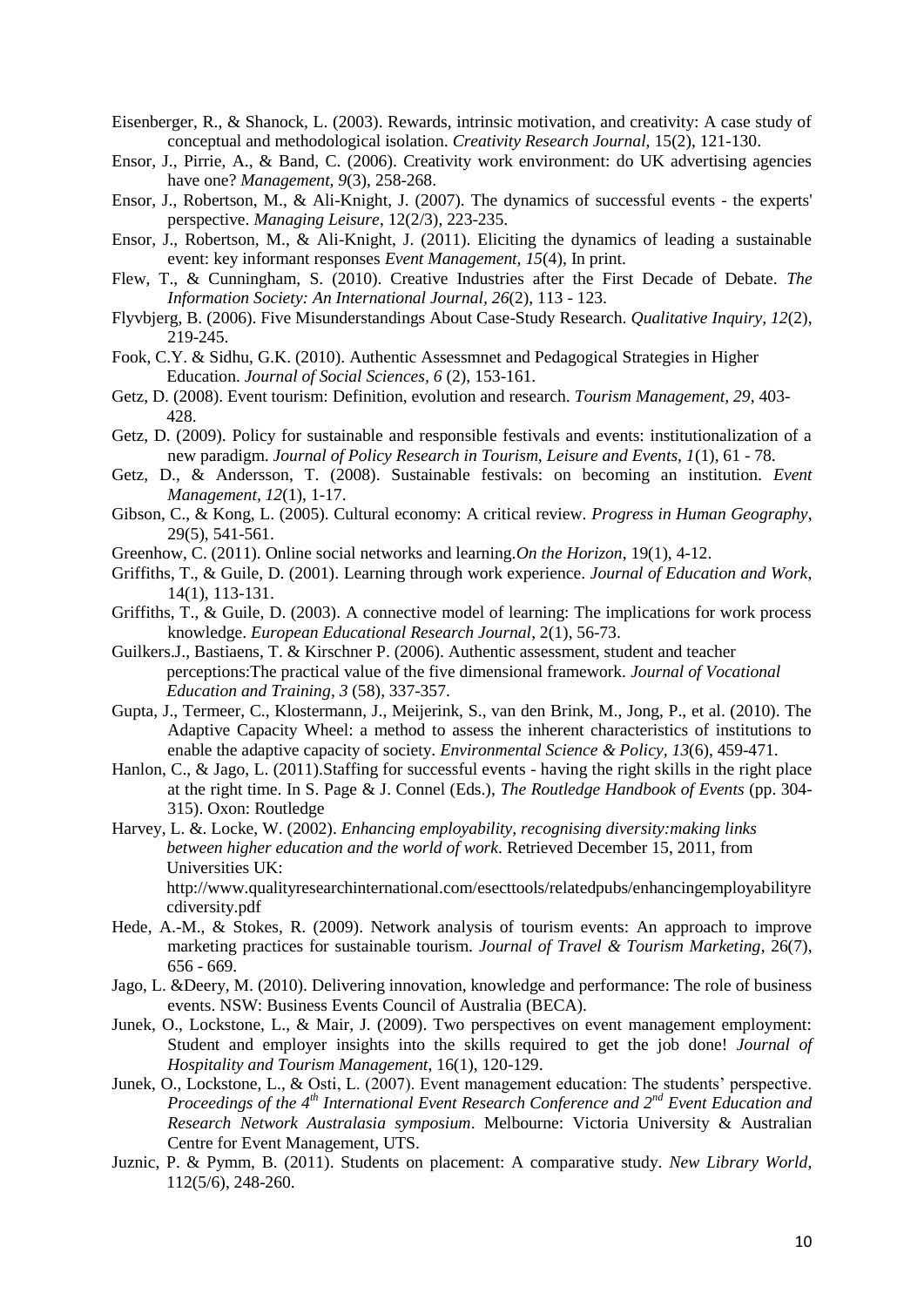- Lashley, C. (2010). University challenge: Sharing some experiences of engaging with industry. *International Journal of Contemporary Hospitality Management*, 23(1), 131-140.
- Lave, J. & Wenger,E. (1991). *Situated learning:legitimate peripheral participation.* Cambridge: Cambridge University Press.
- Lee, K. M., Lee, M. J., & Kim, H. J. (2008).Comparing perceptions of event management curriculum: A factor-correspondence analysis. *Event Management,* 12,67-79*.*
- Lei, S. A. (2010). Intrinsic and extrinsic motivation: Evaluating benefits and drawbacks from college instructors' perspectives. *Journal of Instructional Psychology,* 37, 153-160.
- Lockstone, L., Junek, O., & Mair, J. (2008). Experiential learning in event management education: Do industry placements in degree courses complement jobs available in the events industry? In S. Richardson, L. Fredline, A. Patiar & M. Ternel (Eds.), *Tourism and hospitality research, training and practice: "Where the 'bloody hell' are we?"Proceedings of the 2008 CAUTHE conference*. Gold Coast: Griffith University.
- Mair, J., Junek, O., & Lockstone, L. (2009). Event education and engagement with industry: Is it worth it? In J. Carlsen, M. Hughes, K. Holmes & R. Jones (Eds.), *See change: Tourism & hospitality in a dynamic world*. *Proceedings of the 2009 CAUTHE conference*. Fremantle: Curtin University of Technology.
- Mair, J. (2011). Events and climate change: an Australian perspective. *International Journal of Event and Festival Management, 2*(3), 245-253.
- Matheson, B. (2006). A culture of creativity: design education and the creative industries. *Journal of Management Development*, 25(1), 55-64.
- McDonald, D., & McDonald, T. (2000). Festival and event management: An experiential approach to curriculum design. *Event Management*, 6(1), 5-13.
- Moscardo, G., & Norris, A. (2004).Bridging the academic practitioner gap in conference and events management: Running events with students. *Journal of Convention and Event Tourism*, 6(3), 47-62.
- Mueller, J. (2006). *Authentic Assessment Toolbox*. Retrieved December 14, 2011, from http://jfmueller.faculty.noctrl.edu/toolbox/
- Power, A. (2010). Community engagement as authentic learning with reflection: Special edition on service learning. *Issues in Educational Research, 20* (1), 57-62.
- Power, S. J. (2010). Career management tactical innovations and successful interorganizational transitions. *Career Development International,* 15(7), 664-686.
- Presbury, R., & Edwards, D. (2005).Incorporating sustainability in meetings and event management education. *International Journal of Event Management Research*, 1(1), 30–45.
- Rottinghaus, P. J., Day, S. X., & Borgen, F. H. (2005). The career futures inventory: A measure of career-related adaptability and optimism. *Journal of Career Assessment, 13*(1), 3-24.
- Salite, I. (2002).Teachers views on the aim of education for sustainable development. *Journal of Teacher Education and Training*, 1, 68-80.
- Savickas, M. L. (1997). Career adaptability: An integrative construct for life-span, life-space theory. *Career Development Quarterly, 45*, 247-259.
- Scearce, D., Kasper, G. & Grant, H. M. (2010).Working wikily. *Stanford Social Innovation Review*. Retrieved June 3, 2011, from www.ssireview.org/articles/entry/working\_wikily
- Schwartz, B. (2009). Incentives, choice, education and well-being. *Oxford Review of Education,*  35(3), 391-403.
- Selart, M., Nordström, T., Kuvaas, B., & Takemura, K. (2008). Effects of reward on self-regulation, intrinsic motivation and creativity. *Scandinavian Journal of Educational Research,* 52(5), 439-458.
- Silvers, J. R., Bowdin, G. A. J., O'Toole, W. J., & Nelson, K. B. (2006). Towards an international Event Management Body of Knowledge (EMBOK). *Event Management*, 9, 185-198.
- Slahova, A., Savvina, J., Cacka, M., & Volonte, I. (2007). Creative activity in conception of sustainable development education. *International Journal of Sustainability in Higher Education,* 8(2), 142-154.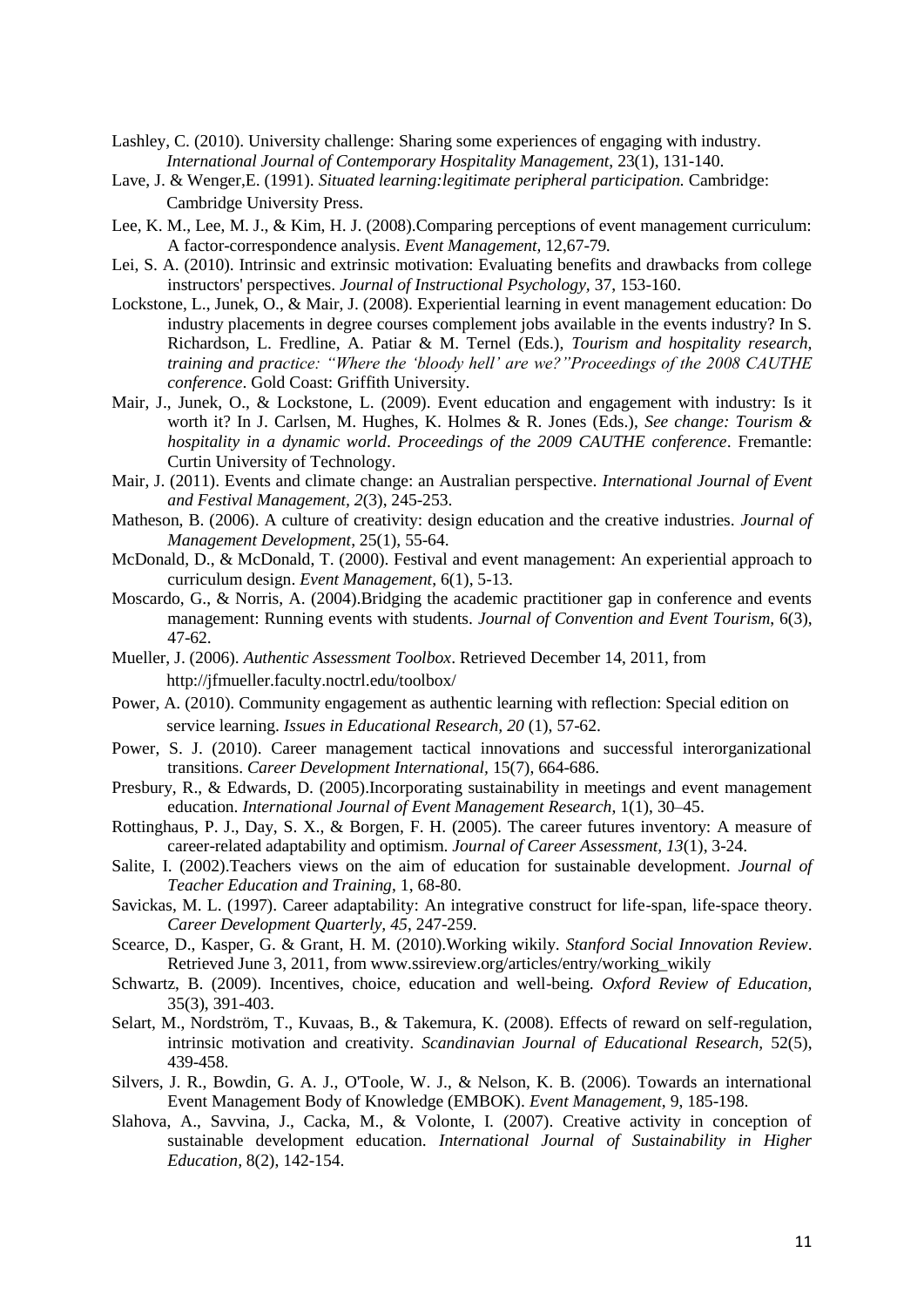- Smit, B., & Wandel, J. (2006). Adaptation, adaptive capacity and vulnerability. *Global Environmental Change, 16*(3), 282-292.
- Spangenberg, J. (2005). Will the information society be sustainable? Towards criteria and indicators for a sustainable knowledge society. *International Journal of Innovation and Sustainable Development,* 1(1), 85-102.
- Stein, S.J.,Isaacs, G. & Andrews, T. (2004). Incorporating authentic learning experiences within a university course. *Studies in higher education, 29* (2), 239-259.
- Sururov, A., & Van de Ven, J. (2006). Discretionary rewards as a feedback mechanism. *Amsterdam Center for Law & Economics.* Mimeo: University of Amsterdam.
- Tochon, F. (2000). When authentic experiences are 'enminded' into disciplinary genres:crossing biographic and situated knowledge. *Learning and instruction, 10* (4), 331-359.
- Tribe, J. (2001). Research paradigms and the tourism curriculum. *Journal of Travel Research*, 39(4), 442-448.
- Talwar, R., Hancock, T., Yeomans, G., & Padgett, P. (2010). Convention 2020: The future of exhibitions, meetings and events. Retrieved May 4, 2011, from www.fastfuture.com
- Toffler, A. (1990). *Power Shift*. New York: Bantan Books.
- United Nations Committee on Trade, Aid and Development. (2008). *Creative economy report 2008*. Geneva: UNCTAD.
- UNESCO (2005), United Nations Decade of Education for Sustainable Development (2005-2014): International Implementation Scheme, October ED/DESD/2005/PI/01, UNESCO, Paris, Retrieved, 20 May, 2011 from: http://unesdoc.unesco.org/images/0014/001486/148654e.pdf
- Van Oers,B. & Wardekker,W. (1999). On becoming an authentic learner: semiotic activity in the early grades. *Journal of curriculum studies, 31* (2), 229-249.
- Victoria University. (2010). *Learning in the workplace and community*. Retrieved May 8, 2011, from www.vu.edu.au
- Yin, R. K. (2003). *Applications of case study research* (2nd ed.). London: Sage Publications Inc.
- Zeichner, K. (2007). Accumulating knowledge across self-studies in teacher education. *Journal of Teacher Education,* 58(1), 36.